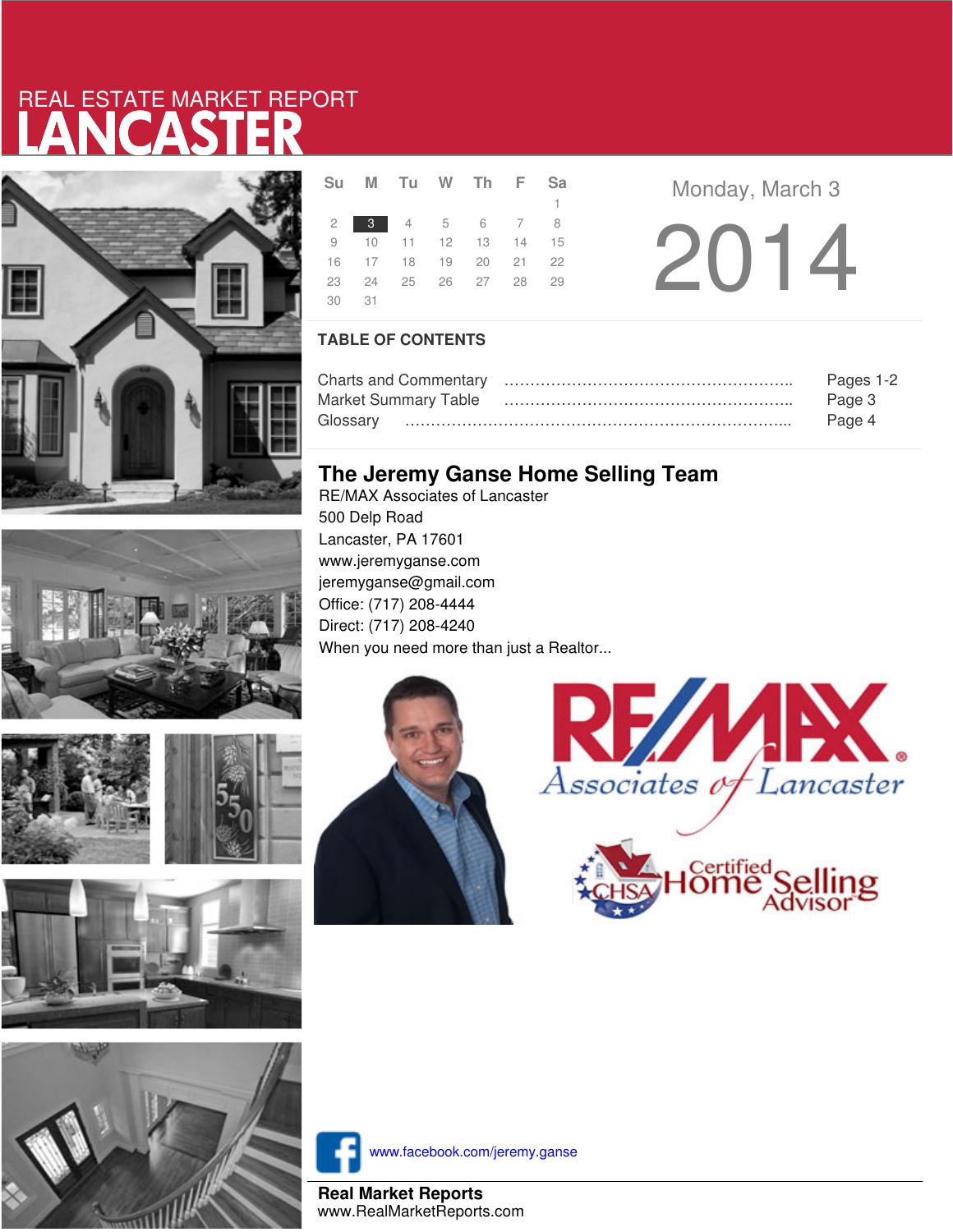

Monday, March 3, 2014

## The Jeremy Ganse Home Selling Team

jeremyganse@gmail.com RE/MAX Associates of Lancaster Office: (717) 208-4444

at the real estate market. Currently there are 692 sales pending in the market overall, leaving 2248 listings still for sale. The resulting pending ratio is 23.5% (692 divided by 2,940). So you might be asking yourself, that's great... but what exactly does it mean? I'm glad you asked! *Let's take a look*

The pending ratio indicates the supply & demand of the market. Specifically, a high ratio means that listings are in demand and quickly going to contract. Alternatively, a low ratio means there are not enough qualified buyers for the existing supply.

**"Current inventory is described as mildly active."**

Taking a closer look, we notice that the \$150K - \$200K price range has a relatively large number of contracts pending sale.

We also notice that the \$150K - \$200K price range has a relatively large inventory of properties for sale at 408 listings. The average list price (or asking price) for all properties in this market is \$248,922.





A total of 2106 contracts have closed in the last 6 months with an average sold price of \$189,135. Breaking it down, we notice that the \$150K - \$200K price range contains the highest number of sold listings.

Alternatively, a total of 1787 listings have failed to sell in that same period of time. Listings may fail to sell for many reasons such as being priced too high, having been inadequately marketed, the property was in poor condition, or perhaps the owner had second thoughts about selling at this particular time. The \$100K - \$150K price range has the highest number of off-market listings at 398 properties.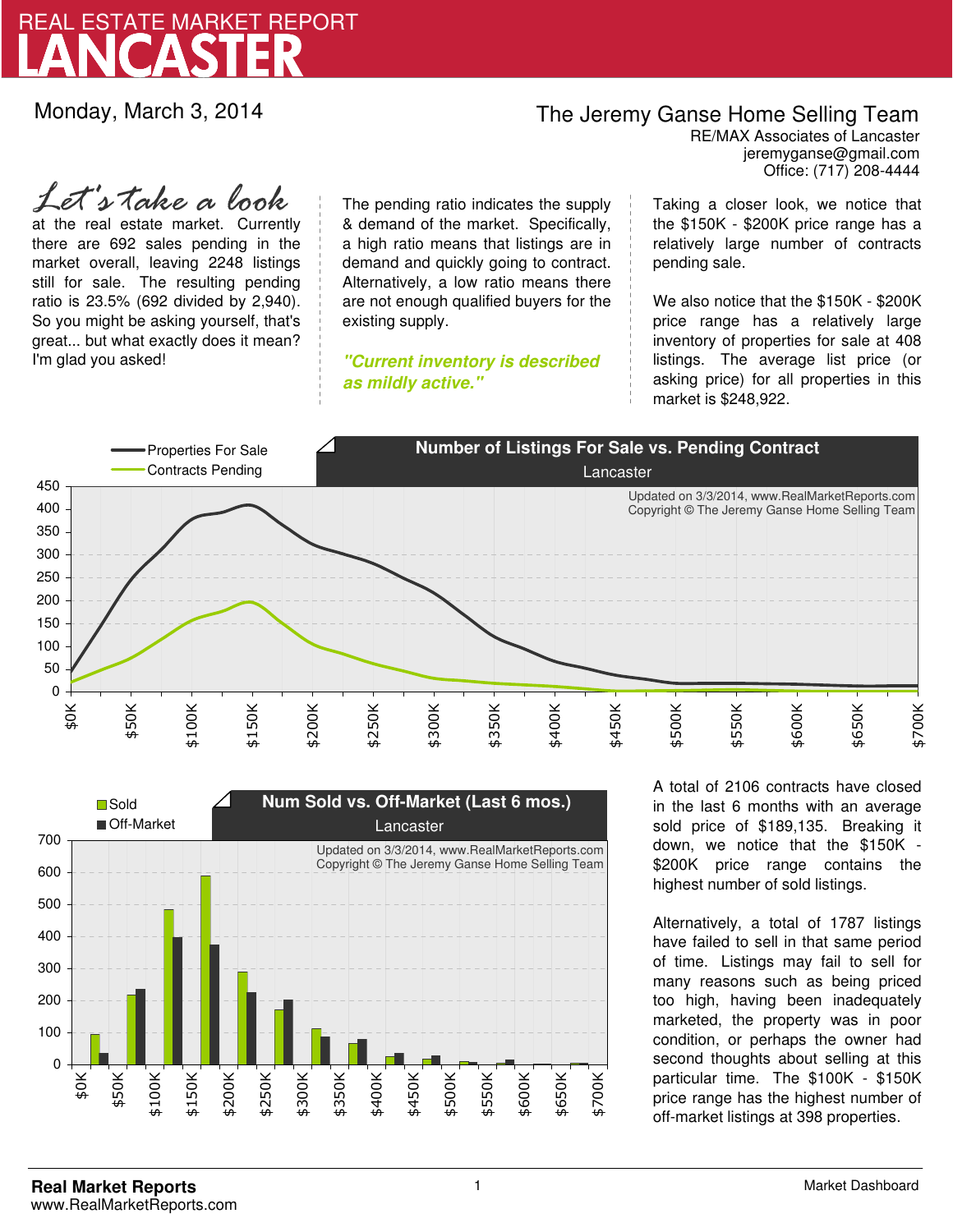## LANCASTER REAL ESTATE MARKET REPORT

Monday, March 3, 2014

### The Jeremy Ganse Home Selling Team

jeremyganse@gmail.com RE/MAX Associates of Lancaster Office: (717) 208-4444

Looking at the chart to the right, you might be wondering why average days on market (DOM) is important. This is a useful measurement because it can help us to determine whether we are in a buyer's market (indicated by high DOM), or a seller's market (indicated by low DOM). Active listings (properties for sale) have been on the market for an average of 186 days.

Analysis of sold properties for the last six months reveals an average sold price of \$189,135 and 70 days on market. Notice that properties in the \$300K - \$350K price range have sold quickest over the last six months.

The recent history of sales can be seen in the two charts below. The average sold price for the last 30 days was \$180,474 with an average DOM of 72 days.

Since the recent DOM is greater than the average DOM for the last 6 months, it is a negative indicator for demand. It is always important to realize that real estate markets can fluctuate due to many factors, including shifting interest rates, the economy, or seasonal changes.



### **"The average list-to-sales ratio for this area is 97.1%."**

Ratios are simple ways to express the difference between two values such as list price and sold price. In our case, we typically use the list-to-sale ratio to determine the percentage of the final list price that the buyer ultimately paid. It is a very common method to help buyers decide how much to offer on a property.

Analysis of the absorption rate indicates an inventory of 6.4 months based on the last 6 months of sales. This estimate is often used to determine how long it would take to sell off the current inventory of properties if all conditions remained the same. It is significant to mention that this estimate does not take into consideration any additional properties that will come onto the market in the future.



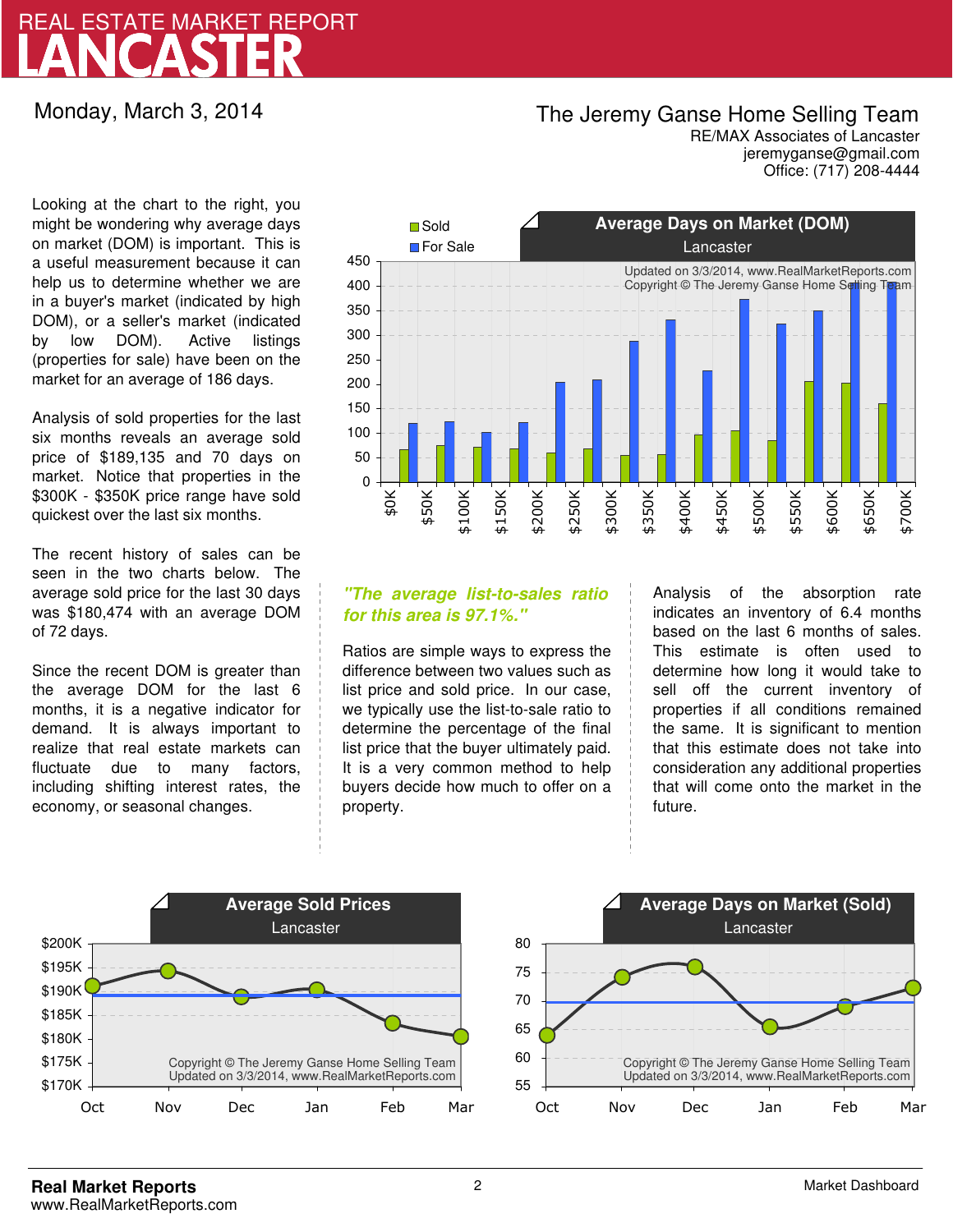# LANCASTER REAL ESTATE MARKET REPORT

Monday, March 3, 2014

## The Jeremy Ganse Home Selling Team

jeremyganse@gmail.com RE/MAX Associates of Lancaster Office: (717) 208-4444

|                                    |                    | <b>Contracts Pending [2]</b> |                   |                          |                | Off-Market in the Last 6 Months [3] |                  |                    |                   | <b>Absorption Rate</b>        |                          |                          |  |                         |      |
|------------------------------------|--------------------|------------------------------|-------------------|--------------------------|----------------|-------------------------------------|------------------|--------------------|-------------------|-------------------------------|--------------------------|--------------------------|--|-------------------------|------|
|                                    |                    | For Sale <sup>[1]</sup>      |                   |                          |                | Sold in the Last 6 Months [4]       |                  |                    |                   |                               |                          |                          |  |                         |      |
|                                    | <b>Price Range</b> | <b>Total</b>                 | Avg<br><b>DOM</b> | Avg<br><b>List Price</b> | <b>Total</b>   | Pending<br>Ratio                    | <b>Total</b>     | <b>Total</b>       | Avg<br><b>DOM</b> | Avg Orig<br><b>List Price</b> | Avg<br><b>List Price</b> | Avg<br><b>Sold Price</b> |  | List to<br><b>Sales</b> | Mos. |
| Min.                               | Max.               | <b>Num</b>                   |                   |                          | <b>Num</b>     |                                     | <b>Num</b>       | <b>Num</b>         |                   |                               |                          |                          |  |                         |      |
| \$0                                | \$49,999           | 43                           | 121               | \$39,970                 | 21             | 32.8%                               | 36               | 95                 | 66                |                               | \$38,747                 | \$35,265                 |  | 91.0%                   | 2.7  |
| \$50,000                           | \$99,999           | 245                          | 124               | \$78,700                 | 74             | 23.2%                               | 235              | 218                | 75                |                               | \$83,658                 | \$77,767                 |  | 93.0%                   | 6.7  |
| \$100,000                          | \$149,999          | 377                          | 102               | \$128,477                | 156            | 29.3%                               | 398              | 486                | 72                |                               | \$131,448                | \$127,847                |  | 97.3%                   | 4.7  |
| \$150,000                          | \$199,999          | 408                          | 123               | \$176,497                | 196            | 32.5%                               | 375              | 589                | 68                |                               | \$176,298                | \$172,560                |  | 97.9%                   | 4.2  |
| \$200,000                          | \$249,999          | 323                          | 205               | \$228,052                | 105            | 24.5%                               | 225              | 289                | 60                |                               | \$227,115                | \$222,060                |  | 97.8%                   | 6.7  |
| \$250,000                          | \$299,999          | 281                          | 210               | \$275,762                | 62             | 18.1%                               | 203              | 173                | 69                |                               | \$279,584                | \$273,129                |  | 97.7%                   | 9.7  |
| \$300,000                          | \$349,999          | 217                          | 288               | \$328,446                | 30             | 12.1%                               | 87               | 112                | 56                |                               | \$327,739                | \$321,775                |  | 98.2%                   | 11.6 |
| \$350,000                          | \$399,999          | 121                          | 332               | \$376,915                | 19             | 13.6%                               | 79               | 67                 | 56                |                               | \$375,896                | \$368,436                |  | 98.0%                   | 10.8 |
| \$400,000                          | \$449,999          | 67                           | 228               | \$427,215                | 12             | 15.2%                               | 37               | 26                 | 98                |                               | \$436,534                | \$420,262                |  | 96.3%                   | 15.5 |
| \$450,000                          | \$499,999          | 37                           | 373               | \$480,097                | $\overline{2}$ | 5.1%                                | 29               | 17                 | 105               |                               | \$479,644                | \$464,839                |  | 96.9%                   | 13.1 |
| \$500,000                          | \$549,999          | 19                           | 324               | \$527,971                | 3              | 13.6%                               | $\boldsymbol{9}$ | 11                 | 86                |                               | \$553,841                | \$525,164                |  | 94.8%                   | 10.4 |
| \$550,000                          | \$599,999          | 19                           | 351               | \$576,661                | 5              | 20.8%                               | 16               | 4                  | 206               |                               | \$613,725                | \$561,225                |  | 91.4%                   | 28.5 |
| \$600,000                          | \$649,999          | 17                           | 406               | \$636,611                | $\overline{2}$ | 10.5%                               | 4                | $\overline{c}$     | 204               |                               | \$649,900                | \$619,950                |  | 95.4%                   | 51.0 |
| \$650,000                          | \$699,999          | 13                           | 409               | \$687,831                | 1              | 7.1%                                | $\overline{5}$   | 5                  | 161               |                               | \$677,800                | \$666,800                |  | 98.4%                   | 15.6 |
| \$700,000                          | $\pm$              | 61                           | 213               | \$1,032,142              | 4              | 6.2%                                | 49               | 12                 | 188               |                               | \$978,281                | \$889,049                |  | 90.9%                   | 30.5 |
| <b>Market Summary &gt;&gt;&gt;</b> |                    | 2,248                        | 186               | \$248,922                | 692            | 23.5%                               | 1,787            | $\overline{2,106}$ | 70                |                               | \$194,690                | \$189,135                |  | 97.1%                   | 6.4  |

Status = [1] A; [2] P; [3] E, L, W; [4] C

County = Lancaster

1

Property Type = Residential/Farm

Date Range = 09/02/2013 to 03/03/2014 Date Range = 09/02/2013 to 03/03/2014